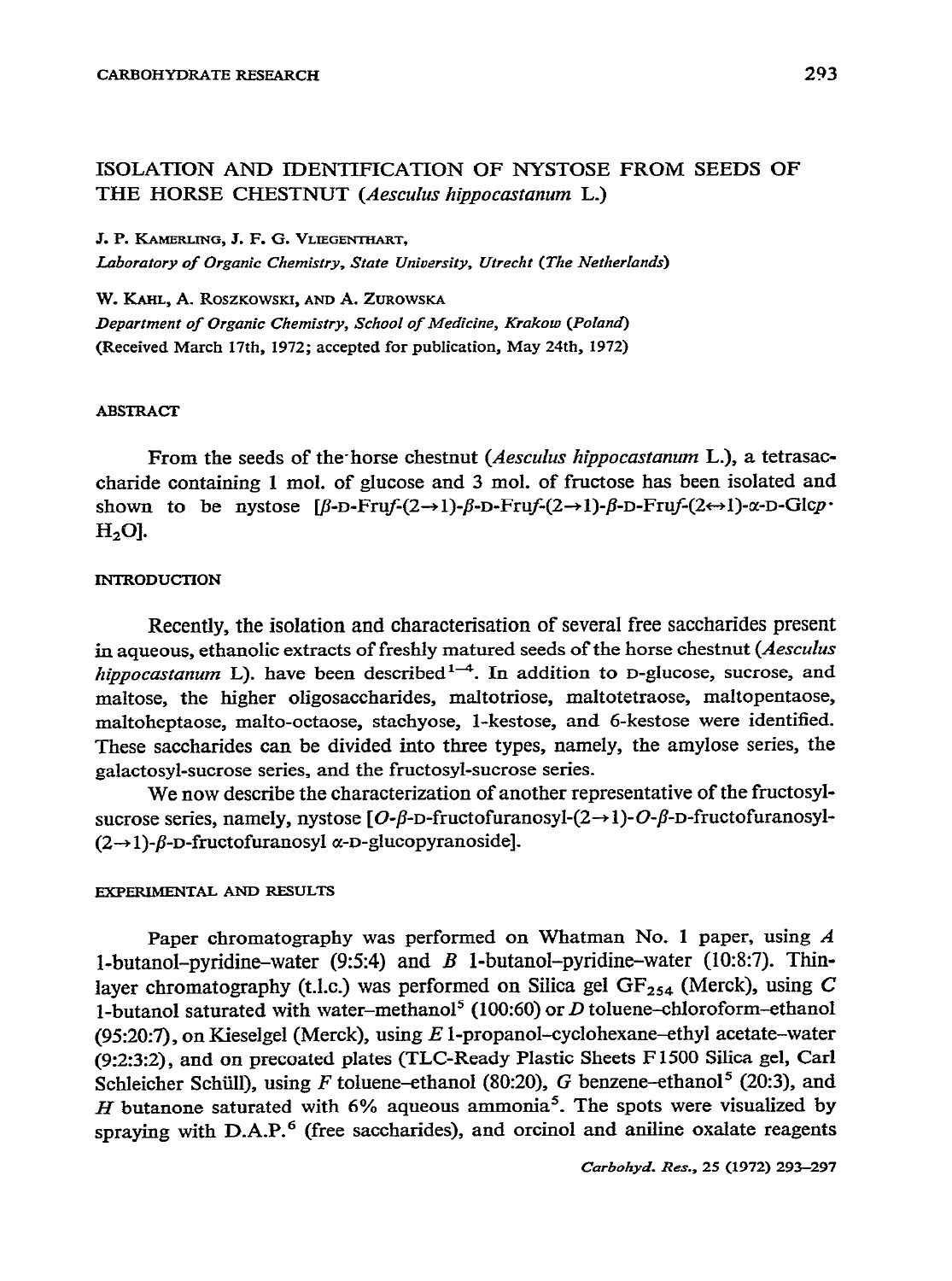(methylated saccharides). Gas-liquid chromatography (g.l.c.) of Me<sub>3</sub>Si derivatives was performed on a F and M Gas Chromatograph Model 700, equipped with a dual flame-ionization detector and coiled stainless-steel columns (2.70 m $\times$  3.2 mm), using 3% OV-17 or 3% OV-25 on Chromosorb W (HP), SO-100 mesh (Pierce Chemicals Company). The injection-port temperature was 290" and the detector temperature  $310^\circ$ . The gas flow-rates for hydrogen and air were 45 and 375 ml/min, respectively. The gas flow-rate of nitrogen was 18 ml/min for 3% OV-17, and 5 ml/min for 3% OV-25. Optical rotations were measured with an LEP Al Polarimeter (Carl Zeiss). P.m.r. spectra were recorded at 100 MHz, for solutions in acetone- $d<sub>6</sub>$ , using a Varian HA-100 spectrometer. Mass spectra (70 eV) were recorded with an AFT MS-9 mass spectrometer at an ion-source temperature of  $\sim 160^{\circ}$ . The X-ray analyses were performed with a Debye-Scherrer apparatus with Cu-K $\alpha$  radiation (1.5418 Å).

*Isolation of the saccharide. -* The preparation of the sugar extract from the seeds of the horse chestnut and the separation of this extract on a charcoal-Celite column were described previously<sup>1,4</sup>. The saccharide, obtained from fractions IX and X (see ref. 4) by fractional crystallization from methanol-ethanol (l:l), had m.p. ~134°,  $[\alpha]_D$  + 10° (c 0.36, water) (Found: C, 42.08; H, 6.75. C<sub>24</sub>H<sub>42</sub>O<sub>21</sub>.H<sub>2</sub>O calc.:  $C$ , 42.11,  $H$ , 6.43%). The purity of the saccharide was tested by paper chromatography (solvents A and B), t.l.c. (solvents C and E), and g.l.c. of the Me<sub>3</sub>Si derivative (3% OV-25, 290"). The saccharide gave no reaction in the triphenyltetrazolium test, indicating that it was non-reducing.

Total, *acid hydrolysis. -* In order to determine the ratio of glucose to fructose, 1 mg of the saccharide was hydrolyzed in 1 ml of 0.1M HCl for 1 h at 100°. Standard mixtures containing glucose and fructose in different ratios were treated in a similar way. The solutions were neutralized and lyophilized, and subsequently the residues were trimethylsilylated<sup>7</sup>. The mixtures were analyzed by g.l.c.  $(3\% \text{ OV-17}, 160^\circ)$ . From comparisons of peak areas, it was established that the ratio of glucose to fructose was 1:3.

*Partial, acid hydrolysis.* — A portion (1 mg) of the saccharide was hydrolyzed in 1 ml of mu HCl for 5 min at 100". After neutralization, lyophilization, and trimethylsilylation, a peak with the same retention time as the Me<sub>3</sub>Si derivative of sucrose was detected by g.l.c.  $(3\% \text{ OV-17}, 228^\circ)$ .

*Mass spectrometry.*  $- A$  portion (1 mg) of the saccharide was trimethylsilylated<sup>7</sup> and subjected to mass spectrometry. The spectrum (Fig. 1) contained a highest mass peak at  $m/e$  1659 corresponding to  $(M-CH_3)^+$  and indicative of a tetrasaccharide structure<sup>8</sup>. The peak at *m/e* 1571 corresponded to  $(M-CH<sub>2</sub>OSiMe<sub>3</sub>)<sup>+</sup>$ . The ratio of the intensities of the peaks at *m/e* 217 (Me<sub>3</sub>SiO–CH=CH–CH–OSiMe<sub>3</sub>) and  $204$  (Me<sub>3</sub>SiO-CH-CH-OSiMe<sub>3</sub>) was greater than unity, indicating the presence of furanose units. The relatively intense peak at *m/e* 437 suggested that the tetrasaccharide contained an  $(x \rightarrow 2)$ -linked fructofuranoside unit at one end of the molecule. The presence of a distinct peak at *m/e* 811 demonstrated that the compound was closely related to I-kestose, and not to 6-kestose or **neo-kestose.** The peaks at *m/e* 671,

Carbohya. Res., 25 (1972) 293-297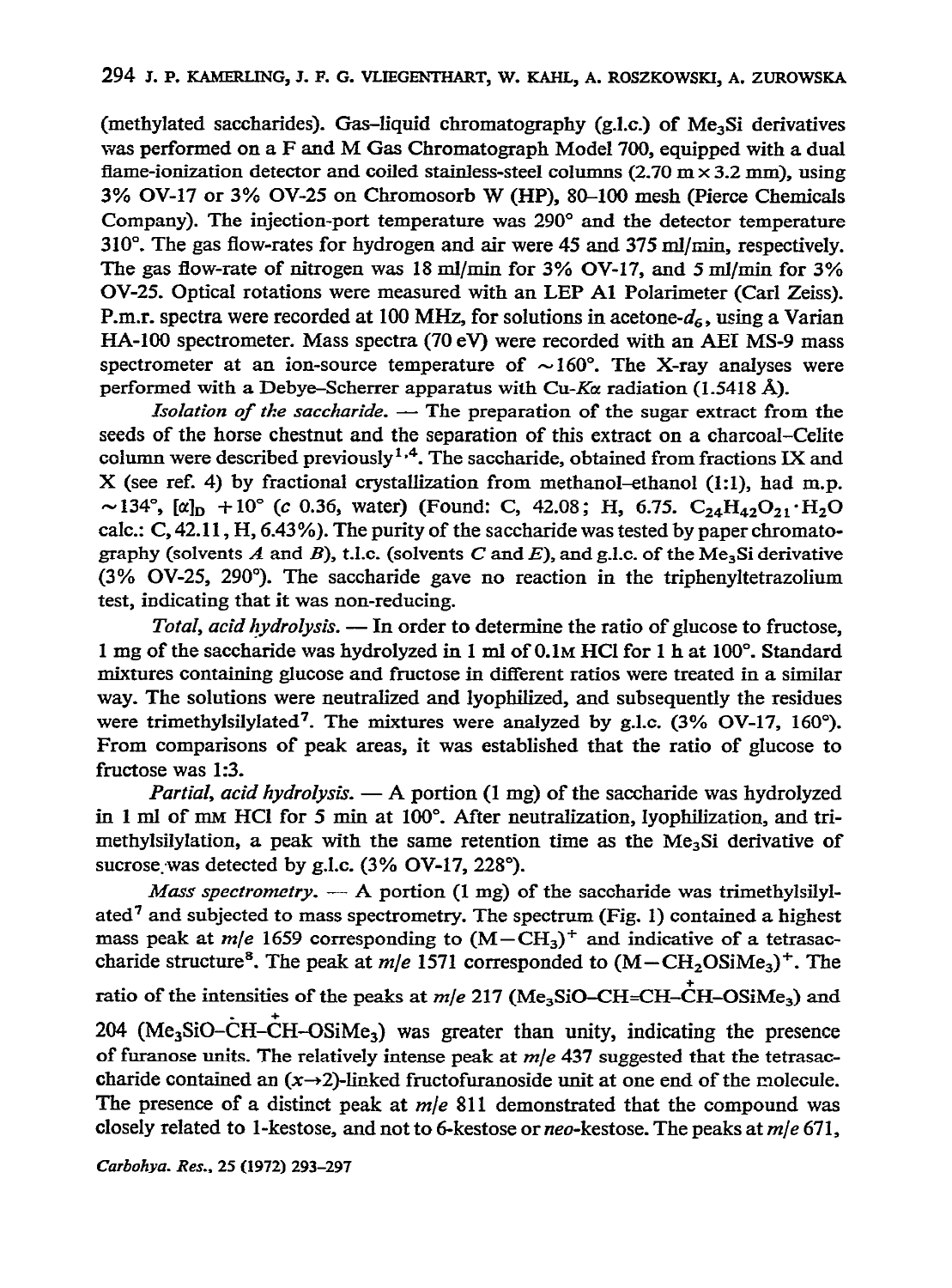1049, and 1427 indicated that the three fructose units were linked to each other linearly (Kamerling et  $al.^{7,8}$ ).



Fig. 1. Mass spectrum (70 ev) of 0-trimethylsilylated nystose. Only *m/z values* **higher than 360 are given.** 

*Permethylation.* - The dry, crystalline tetrasaccharide (30 mg) was methylated with methyl iodide and the methylsuiphinyl anion in methyl sulphoxide (Hakomori<sup>9</sup>). The course of the methylation was monitored by t.l.c. (solvent  $D$ ). The methylation procedure had to be repeated to obtain a fully methylated product. The permethylated **compound** *(25* **mg) was dissolved in a few drops of ethanol and hydrolyzed with** *2 ml*  of M H<sub>2</sub>SO<sub>4</sub> for 2 h at 100° in a sealed glass tube. The hydrolysate was neutralized with BaCO<sub>3</sub>, filtered, and concentrated under reduced pressure at  $30-40^{\circ}$ . The residue was dissolved in methanol and investigated by t.l.c. (solvents  $F$ ,  $G$ , and  $H$ ). In some cases, double development was applied to improve the separation. Comparisons with **reference compounds demonstrated that 2,3,4,6-tetra-O-methyl-D-glucose, 1,3,4,6**  tetra-O-methyl-p-fructose, and 3,4,6-tri-O-methyl-p-fructose were present.

*Periodate oxidation.* — The tetrasaccharide (3 mg) was dissolved in 5 ml of **water and oxidized with 1 ml of 0.25M sodium metaperiodate at room temperature in**  the dark for 24 h. A consumption of  $5.22 \pm 0.03$  mol. of oxidant per mol. of the tetrasaccharide was determined by the Fleury-Lange method<sup>10</sup>.

*Proton magnetic resonance spectroscopy.* - The p.m.r. spectrum of the trimethylsilylated tetrasaccharide (from 10 mg of saccharide) showed a doublet at  $\delta$  5.45 ( $J_{1,2}$  3.2 Hz) (Fig. 2). Taking into account the fact that the tetrasaccharide is

*Carbohyd. Res., 25* **(1972) 293-297**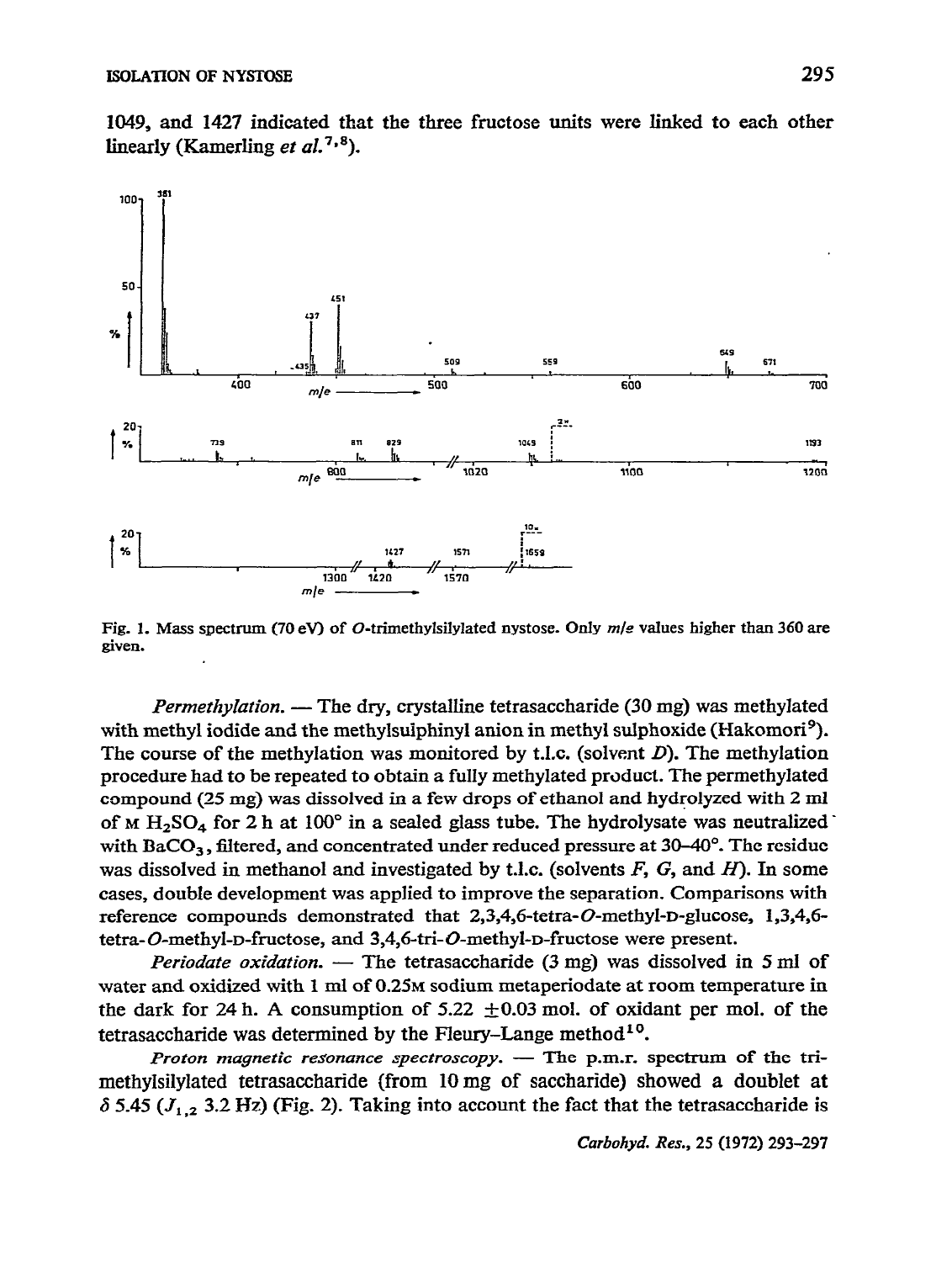non-reducing and that it contains 1 glucose and 3 fructose residues, the configuration of H-1 of the D-glucose residue must be  $\alpha$  (Kamerling *et al.*<sup>11,12</sup>).



Fig. 2. P.m.r. spectrum at 100 MHz in acetone-d<sub>6</sub> of O-trimethylsilylated nystose. The signals of the Me<sub>3</sub>Si groups are not given.

 $Hydrolysis$  with  $\beta$ -D-fructofuranosidase. - The saccharide (2 mg) dissolved in 0.1 ml of water was incubated with 2 mg of invertase for 24 h at 32". The solution was then heated for a few minutes at 80" to inactivate the enzyme. After lyophilization and trimethylsilylation, the mixture was analysed by g.1.c. (3% OV-17). Only the  $Me<sub>3</sub>Si derivatives of glucose and fructose could be detected, in the ratio 1:3. Therefore,  $Q = mc^2$$ all fructose residues in the tetrasaccharide must have the  $\beta$ -D configuration.

### **DISCUSSION**

For the oligosaccharide, the following points have been established. 1. It is nonreducing and contains 1 mol. of glucose and 3 mol. of fructose (total acid hydrolysis; mass spectrometry). 2. It contains a  $\beta$ -D-fructofuranosyl  $\alpha$ -D-glucopyranoside unit (partial, acid hydrolysis). 3. It has an  $(x \rightarrow 2)$ -linked fructofuranoside unit at one end of the molecule and resembles  $\beta$ -D-Fruf- $(2 \rightarrow 1)$ - $\beta$ -D-Fruf- $(2 \rightarrow 1)$ - $\alpha$ -D-Glcp. The three fructose residues are linked to each other linearly (mass spectrometry). 4. The partially methylated monosaccharides are identified as 2,3,4,6-tetra-O-methyl-D-glucose, 1,3,4,6-tetra-O-methyl-D-fructose, and3,4,6-tri-O-methyl-D-fructose(permethylation). Therefore, x in the  $(x\rightarrow 2)$ -fructofuranoside unit must be 1.5. The periodate consumption amounts to 5 mol. 6. The configuration of the glycosidic bond in the D-glucose residue is  $\alpha$  (p.m.r. spectroscopy). 7. The configurations of the glycosidic bonds in the D-fructose residues are  $\beta$  (invertase).

Therefore, the structure of the oligosaccharide must be  $\beta$ -D-Fru $f$ - $(2\rightarrow 1)$ - $\beta$ -D-Fruf- $(2\rightarrow 1)$ - $\beta$ -D-Fruf- $(2\leftrightarrow 1)$ - $\alpha$ -D-Glcp. The X-ray powder diffraction data are in accordance with those published for nystose by Binkley et  $al$ <sup>13,14</sup>.

The occurrence of the tetrasaccharide described above was reported earlier by